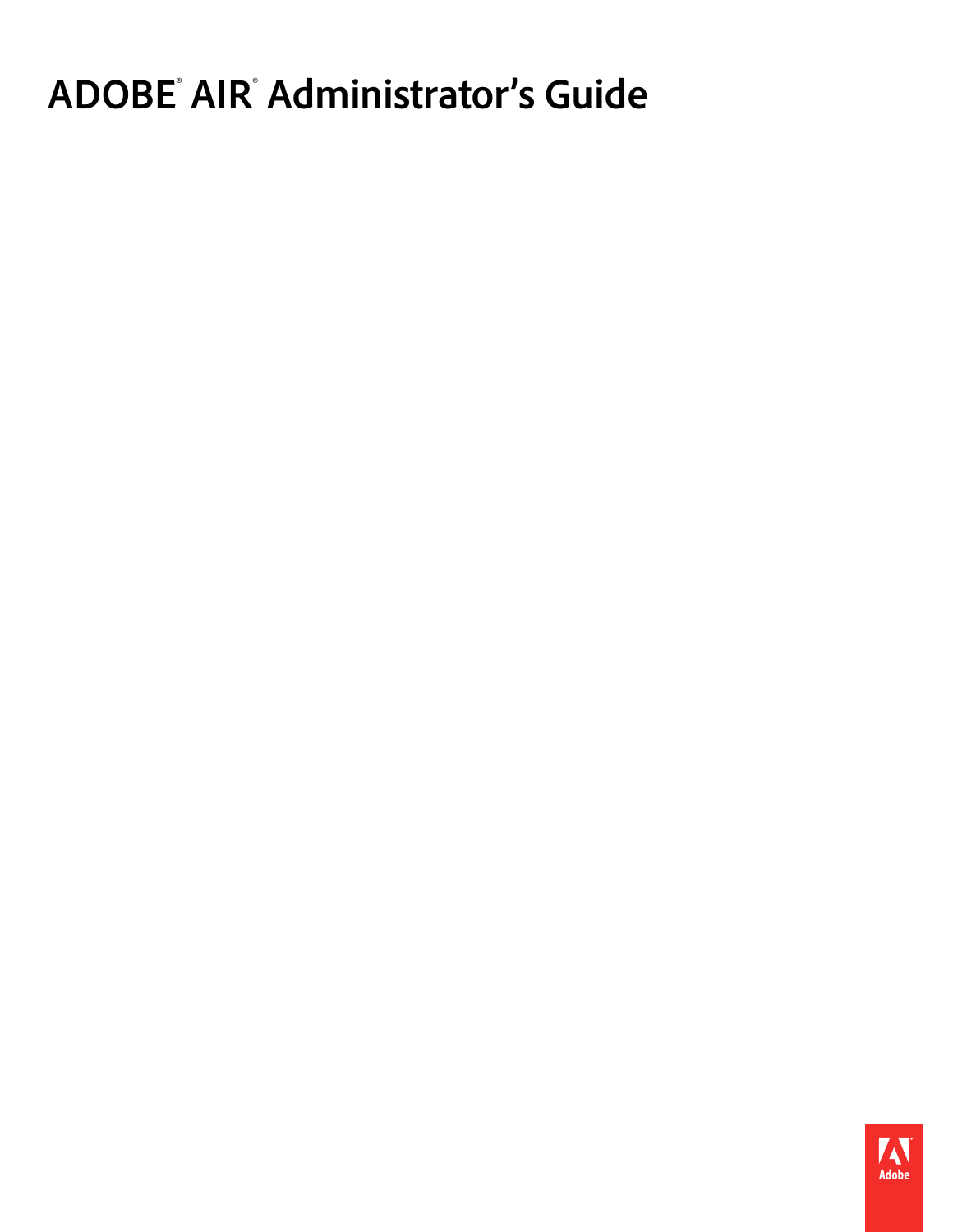#### **Legal notices**

For legal notices, see [http://help.adobe.com/en\\_US/legalnotices/index.html.](http://help.adobe.com/en_US/legalnotices/index.html)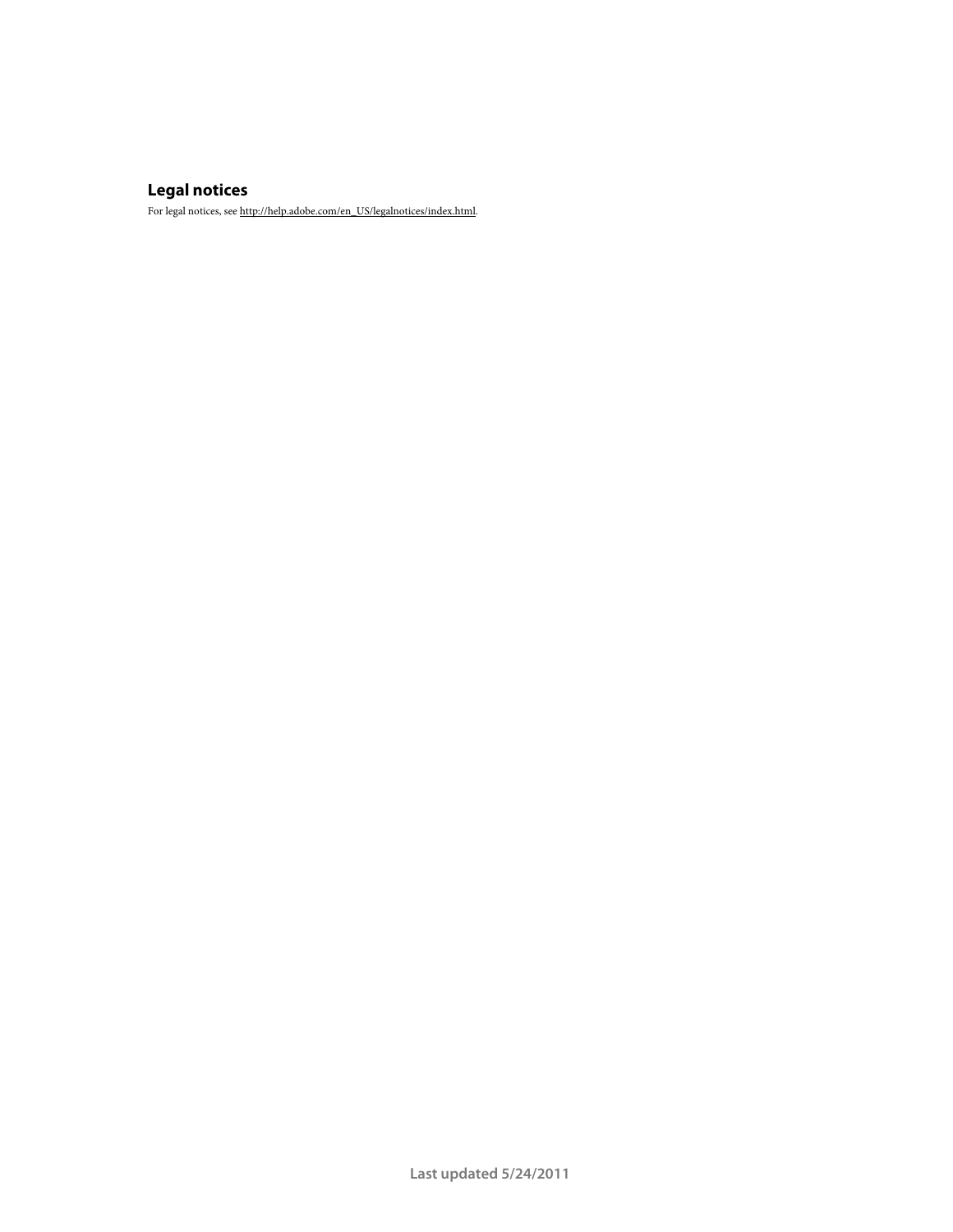## **Contents**

#### **AIR Administrator's Guide Overview**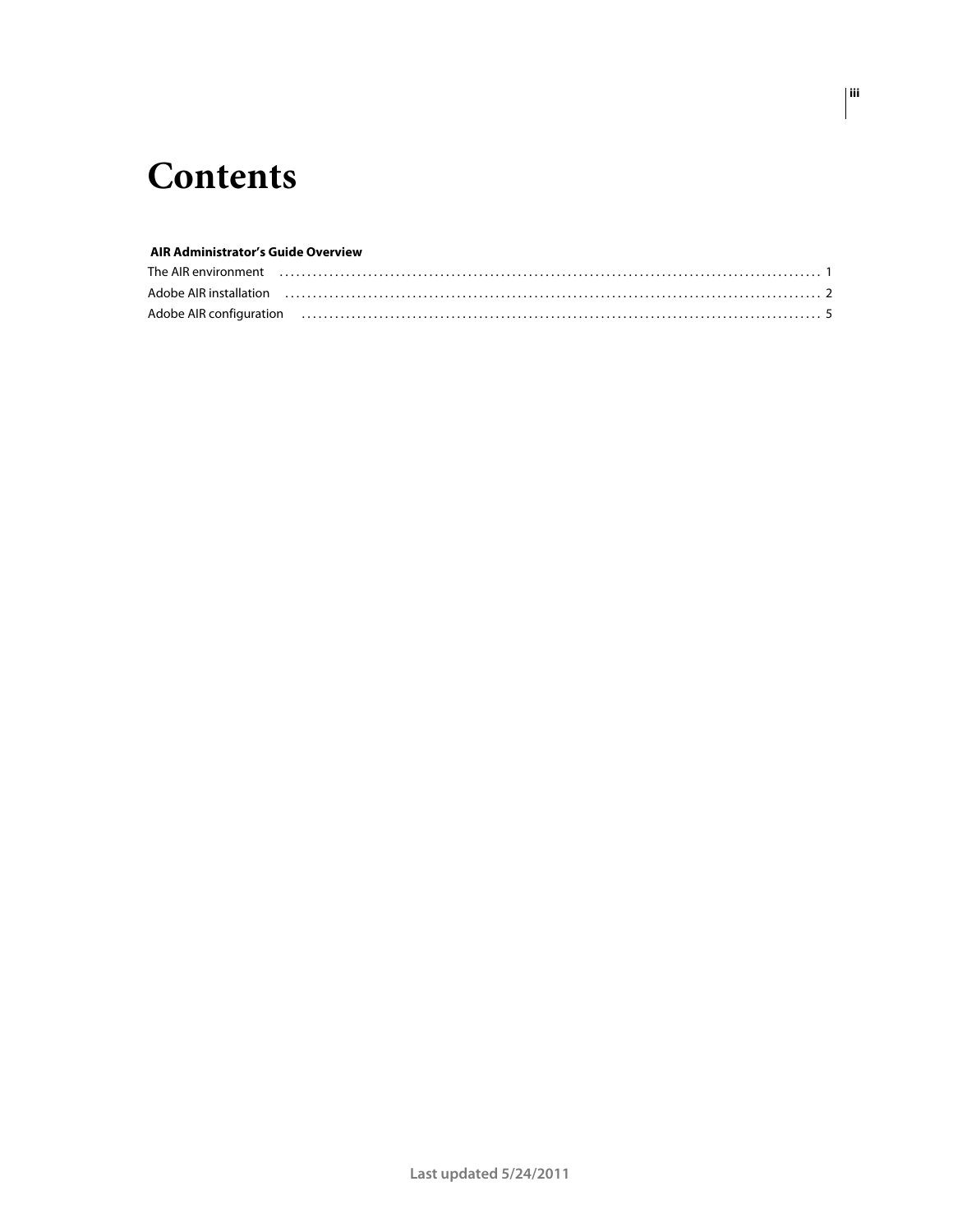## <span id="page-3-0"></span>**AIR Administrator's Guide Overview**

Adobe® AIR™ is a cross-operating system runtime. With AIR installed on a computer, users can install and run AIR applications.

This document is intended for IT administrators that want to install and configure Adobe AIR on network computers.

AIR applications support native desktop application features, including clipboard and drag-and-drop support, local file I/O, and system notification. Operating system restrictions that apply to native applications, such as user-specific privileges, equally apply to AIR applications. For more information on security, see the [Adobe AIR Security white](http://www.adobe.com/go/learn_air_security_wp_en)  [paper.](http://www.adobe.com/go/learn_air_security_wp_en)

### <span id="page-3-1"></span>**The AIR environment**

Adobe AIR must be installed for a user to install and run AIR applications.

Each AIR application runs in a separate process.

AIR applications are written using tools and languages used in web development, including HTML, Ajax, Flex, and Flash. Adobe AIR enables developers to use these to deploy rich Internet applications that run on the desktop.

#### **AIR runtime files and locations**

Adobe AIR is installed to the following locations:

- On Microsoft® Windows® —In the Program Files\Common Files\Adobe AIR directory.
- On Mac® OS® —In the /Library/Frameworks/Adobe AIR.framework directory. (Also installed are the Adobe AIR Application Installer.app and Adobe AIR Uninstaller.app files, both added to the /Applications/Utilties/ directory.)
- On Linux—In the /opt directory. AIR is installed as either rpm or dpkg packages, with package names: adobeairv.n and adobecerts. Installation requires a running X server. AIR registers the mime type: application/vnd.adobe.air-application-installer-package+zip.

Adobe AIR is a runtime in which AIR applications run. It also includes the AIR application installer, used to install AIR applications.

For information on installing and removing Adobe AIR, see ["Adobe AIR installation" on page](#page-4-0) 2.

#### <span id="page-3-2"></span>**Data formats used**

AIR applications are deployed as AIR files (files with the .air filename extension). An AIR file is an installer file for a specific AIR application.

When the user launches an AIR file (for example, by double-clicking the AIR file), the runtime opens the AIR application installer, which provides a graphical user interface for installing the application. The application installer displays the identity of the application's developer (based on the developer's certificate), if known.

The installed AIR application is added to a subdirectory of the standard application directory (for example, a subdirectory of C:\Program Files on Windows and /Applications on Mac OS). The installed application directory includes the following:

• A native executable file, which opens the application in Adobe AIR.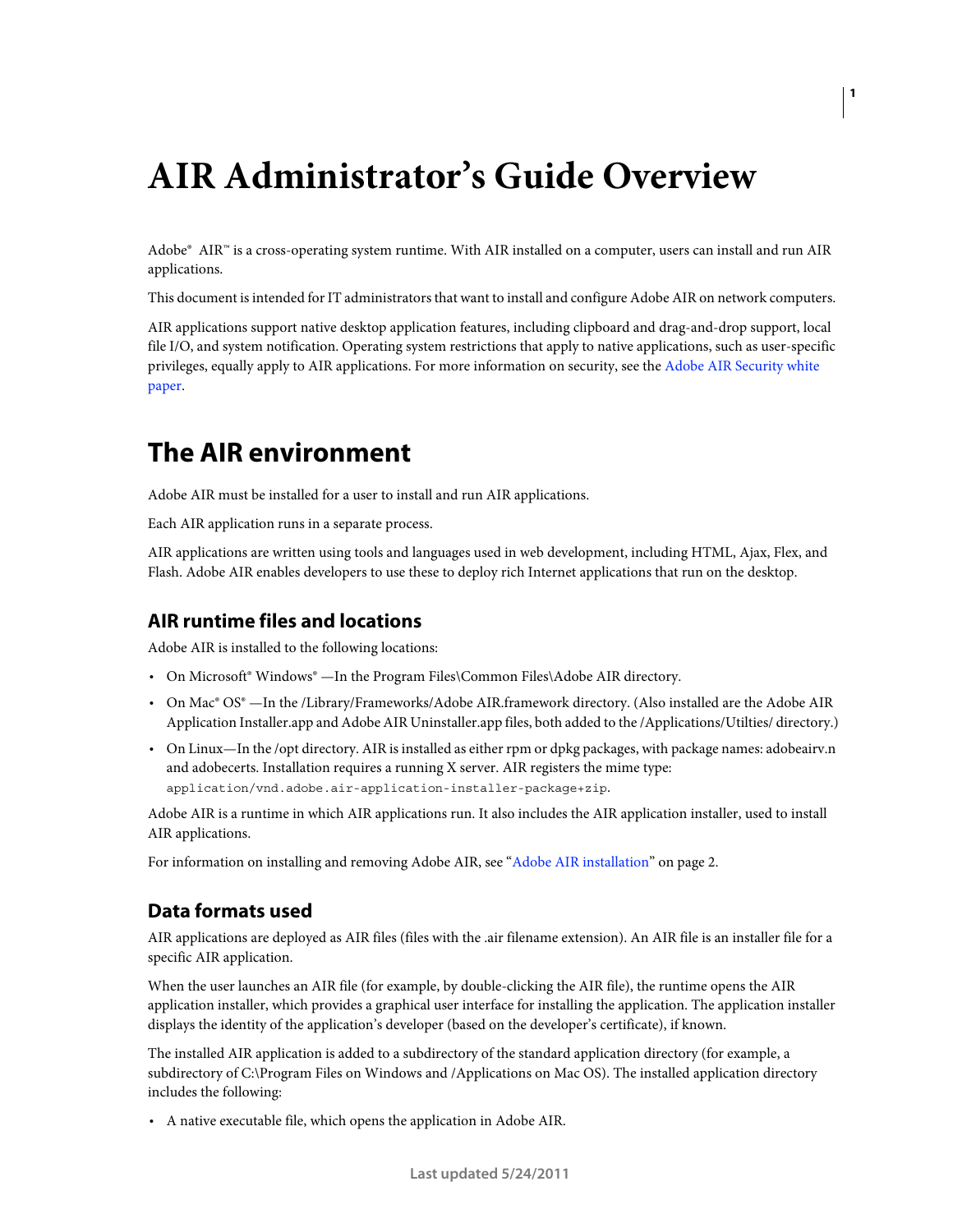- HTML and SWF files used by the application. (Each AIR application is built using at least one HTML or SWF file). HTML and SWF files developed for Adobe AIR may contain APIs specific to AIR, which do not work in web browsers.
- Other resources, such as images, style sheets, and other media, used by the application.

AIR applications can access the local file system, and they can write files (of any type) to directories for which the user has write privilege.

Each AIR application is signed, and an installed application cannot run if any files in the installed application directory do not match the application's signature.

#### **Network protocols used**

Adobe AIR applications can use the following network protocols:

- HTTP
- HTTPS
- RTMP (Real Time Messaging Protocol)—a proprietary protocol used with Flash Media Server to stream audio and video over the web. The default connection port is 1935.
- RTMPT—RTMP tunneling via HTTP. The default connection port is 80.
- RTMPS—RTMP tunneling via HTTPS. The default connection port is 443. (For more information about using the RTMP protocols, see [HTTP Tunneling Protocols](http://www.macromedia.com/cfusion/knowledgebase/index.cfm?id=tn_16631).)
- TCP/IP—Transmission Control Protocol/Internet Protocol
- UDP—User Datagram Protocol
- FTP—File Transfer Protocol
- SMB—Server Message Block. SMB is a message format used by DOS and Windows to share files, directories, and devices. AIR applications can access files from remote SMB shares.
- SSL—Secure Sockets Layer
- TLS—Transport Layer Security

### <span id="page-4-0"></span>**Adobe AIR installation**

Users with administrative rights for a computer can download and install Adobe AIR, which is available at [http://get.adobe.com/air.](http://get.adobe.com/air)

Adobe AIR is supported on:

- Microsoft Windows
- Mac OS X
- Linux

The user needs to have administrative privileges to install the runtime.

Complete system requirements are listed at [Adobe AIR system requirements.](http://www.adobe.com/products/air/systemreqs)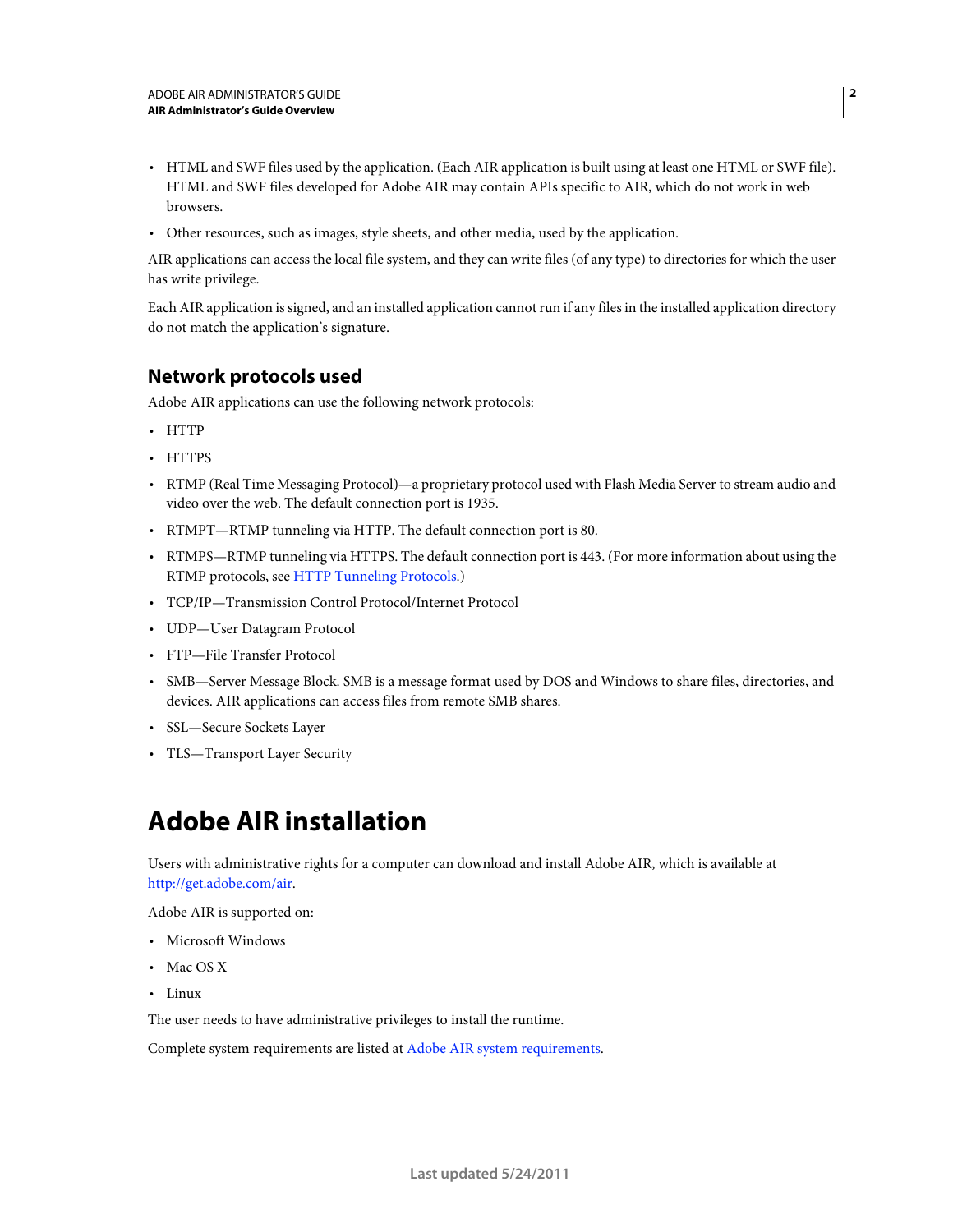#### **Removing AIR**

Once you have installed the runtime, you can remove it using the following procedures.

On a Windows computer:

- **1** In the Windows Start menu, select Settings > Control Panel.
- **2** Select the Add or Remove Programs control panel.
- **3** Select "Adobe AIR" to remove the runtime.
- **4** Click the Change/Remove button.

On a Mac computer:

• Double-click the Adobe AIR Uninstaller, which is located in the /Applications/Utilities folder.

The user needs to have administrative privileges to remove the runtime.

On Linux, do one of the following:

- Select the "Adobe AIR Uninstaller" command from the Applications menu.
- Run the AIR installer binary with the -uninstall option.
- Remove the AIR packages (adobeairv.n and adobecerts) with your package manager.

#### **Updating AIR**

If an AIR application requires an updated version of Adobe AIR (the runtime), the new runtime version is installed when the AIR application is installed. To update the runtime, a user must have administrative privileges for the computer.

#### **Adobe AIR redistribution**

Adobe provides the runtime for distributing Adobe AIR on individual systems, on an intranet, or in an enterprise environment. For more information, see the following:

- [Adobe® AIR™ Runtime Distribution](http://www.adobe.com/products/air/runtime_distribution1.html)
- [Adobe® AIR™ Runtime Distribution FAQ](http://www.adobe.com/products/air/runtime_distribution_faq.html)

#### **Installing, updating, and removing AIR applications**

AIR applications are deployed as AIR files. See ["Data formats used" on page](#page-3-2) 1.

Users can install updates in two ways:

- Download the AIR file for the application (or copy it in some other way) and run it (for example, by double-clicking it). Adobe AIR must already be installed.
- In a web page (in a browser), click a seamless install link for the application. Adobe AIR lets developers install applications via a link (or other user interface element) in a SWF file embedded in a web page. If Adobe AIR is not already installed, it is installed, with the user's approval as the application is installed.

In either case, if a different version of the application is already installed, the AIR application installer asks the user if they want to update to the new version. If an updated version of Adobe AIR is required, the updated version is automatically installed.

By default, each AIR application is installed in a unique subdirectory of the system-wide programs directory (such as c:\Program Files\MyAIRApp on Windows and /Applications/MyAIRApp on Mac OS.)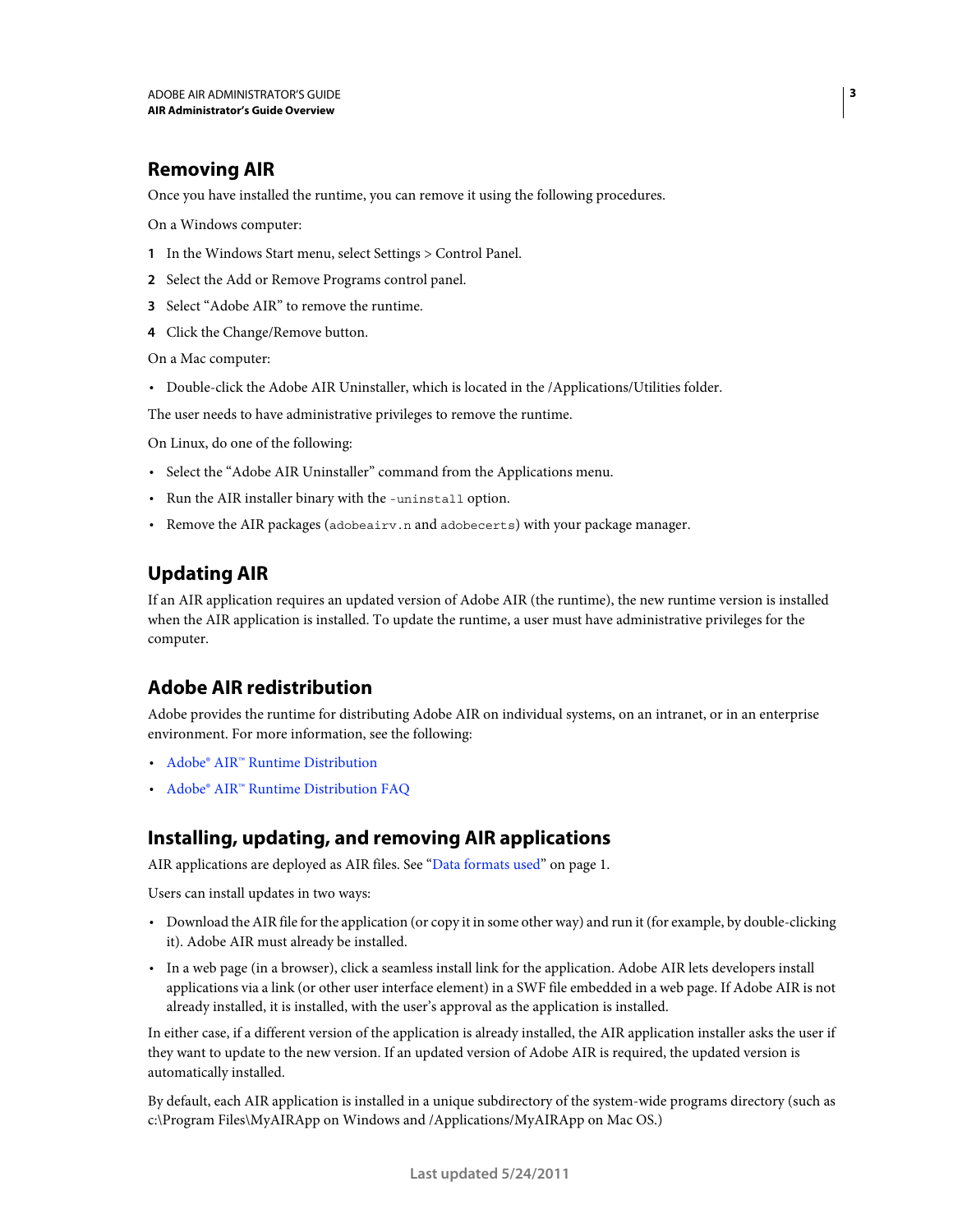On Mac OS, to install or update an AIR application, the user needs to have adequate system privileges to install to the application directory (and administrative privileges if the application needs to update the runtime). On Windows, a user needs to have administrative privileges.

Once an AIR application is installed, it can update itself (if the developer has added code to do so).

IT administrators can install Adobe AIR and AIR applications silently using standard desktop deployment tools. (See the next section, ["Enterprise deployment" on page](#page-6-0) 4.)

IT administrators can prevent AIR application installation and Adobe AIR updates. (See ["Adobe AIR configuration"](#page-7-0)  [on page](#page-7-0) 5.)

Adobe AIR currently does not support GPO or MSI for Adobe AIR or application installation.

#### <span id="page-6-0"></span>**Enterprise deployment**

IT administrators can install Adobe AIR and AIR applications silently using standard desktop deployment tools. IT administrators can deploy the following:

- Silently install Adobe AIR using tools such as Microsoft SMS, IBM Tivoli, or any deployment tool that allows silent installations that use a bootstrapper
- Silently install the AIR application using the same tools used to deploy the runtime

IT admins are able to control the following as part of deployment:

• Suppress the display of the Adobe AIR end-user license agreement

Only IT administrators can suppress the Adobe AIR end-user license agreement display and only after accepting the terms and conditions on the organization's behalf.

- Specify the application installation location
- Specify whether the application's program menu or shortcut appears on end-users desktop

Organizations need to obtain redistribution agreement from Adobe. For more information, see:

- [Adobe® AIR™ Runtime Distribution](http://www.adobe.com/products/air/runtime_distribution1.html)
- [Adobe® AIR™ Runtime Distribution FAQ](http://www.adobe.com/products/air/runtime_distribution_faq.html)

IT administrators in conjunction with the AIR configuration parameter can further tune the runtime.

#### **Installation logs**

Installation logs are recorded when either Adobe AIR itself or an AIR application is installed. You can examine the log files to help determine the cause of any installation problems that occur.

The log files are created in the following locations:

- Mac: the standard system  $log(f_{private}/var/log/system.log)$
- Windows XP: C:\Documents and Settings\<username>\Local Settings\Application Data\Adobe\AIR\logs\Install.log
- Windows Vista, Windows 7: C:\Users\<username>\AppData\Local\Adobe\AIR\logs\Install.log
- Linux: /home/<username>/.appdata/Adobe/AIR/Logs/Install.log

*Note: These log files were not created in versions of AIR earlier than AIR 2.*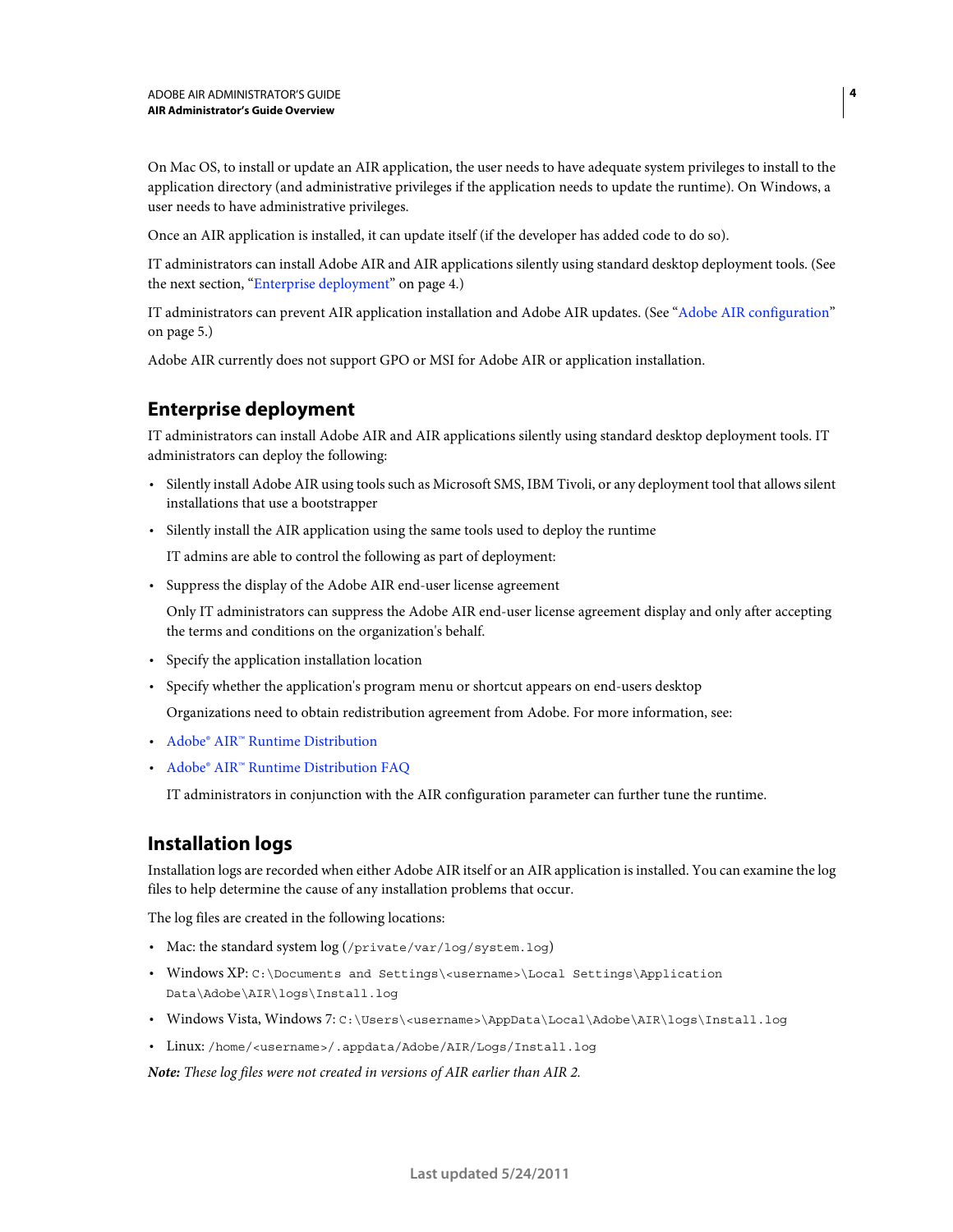## <span id="page-7-0"></span>**Adobe AIR configuration**

Administrators can apply the following configuration settings for Adobe AIR running on Windows:

- Preventing installation of AIR applications
- Preventing installation of untrusted AIR applications
- Disabling automatic updates of Adobe AIR updates

These settings are intended for use only within a closed environment, such as an enterprise where an IT administrator controls the end-users systems. These settings cannot be used as part of a native installer for distribution in an open environment.

On both Windows and Mac OS, there are administrative settings for SWF content loaded into Adobe AIR from external sources (outside the application).

#### **Preventing installation of AIR applications**

On Windows, add a DWORD value named AppInstallDisabled to the HKey\_Local\_Machine\Software\Policies\Adobe\AIR registry key, and set the value to 1.

On Linux, modify the AppInstallDisabled setting in the globalRuntime.conf configuration file in /etc/opt/Adobe\ AIR/. For example, set AppInstallDisabled=1 to prevent installation of AIR applications.

If no setting is present or if the value is set to 0, installation of AIR applications is allowed. However, users still need system privileges to install to the application's destination directory. Also, if system policy prohibits installation via Windows Installer (MSI), that policy is also respected by AIR.

Even if installation of AIR applications is allowed, the following restrictions are observed:

- On Mac OS and Linux, to install or update an application, the user needs to have adequate system privileges to install to the application directory (and administrative privileges if the application needs to update Adobe AIR).
- On Windows, a user needs to have administrative privileges.

#### **Preventing installation of untrusted AIR applications**

On Windows, add a DWORD value named UntrustedAppInstallDisabled to the HKey\_Local\_Machine\Software\Policies\Adobe\AIR registry key, and set the value to 1.

On Linux, modify the UntrustedAppInstallDisabled setting in the globalRuntime.conf configuration file in /etc/opt/Adobe\ AIR/. For example, set UntrustedAppInstallDisabled=1 to prevent installation of untrusted AIR applications.

If no setting is present or if the value is set to 0, installation of untrusted AIR applications is allowed. However, users still need system privileges to install to the application's destination directory.

An AIR application is trusted when it has been signed with a certificate that is trusted, or which chains to a certificate that is trusted on the installation computer. For more information, see "Code signing" in the [Adobe AIR Security white](http://www.adobe.com/go/learn_air_security_wp_en)  [paper.](http://www.adobe.com/go/learn_air_security_wp_en)

#### **Preventing automatic updates to Adobe AIR**

On Windows, add a DWORD value named UpdateDisabled to the HKey\_Local\_Machine\Software\Policies\Adobe\AIR registry key, and set the value to 1.